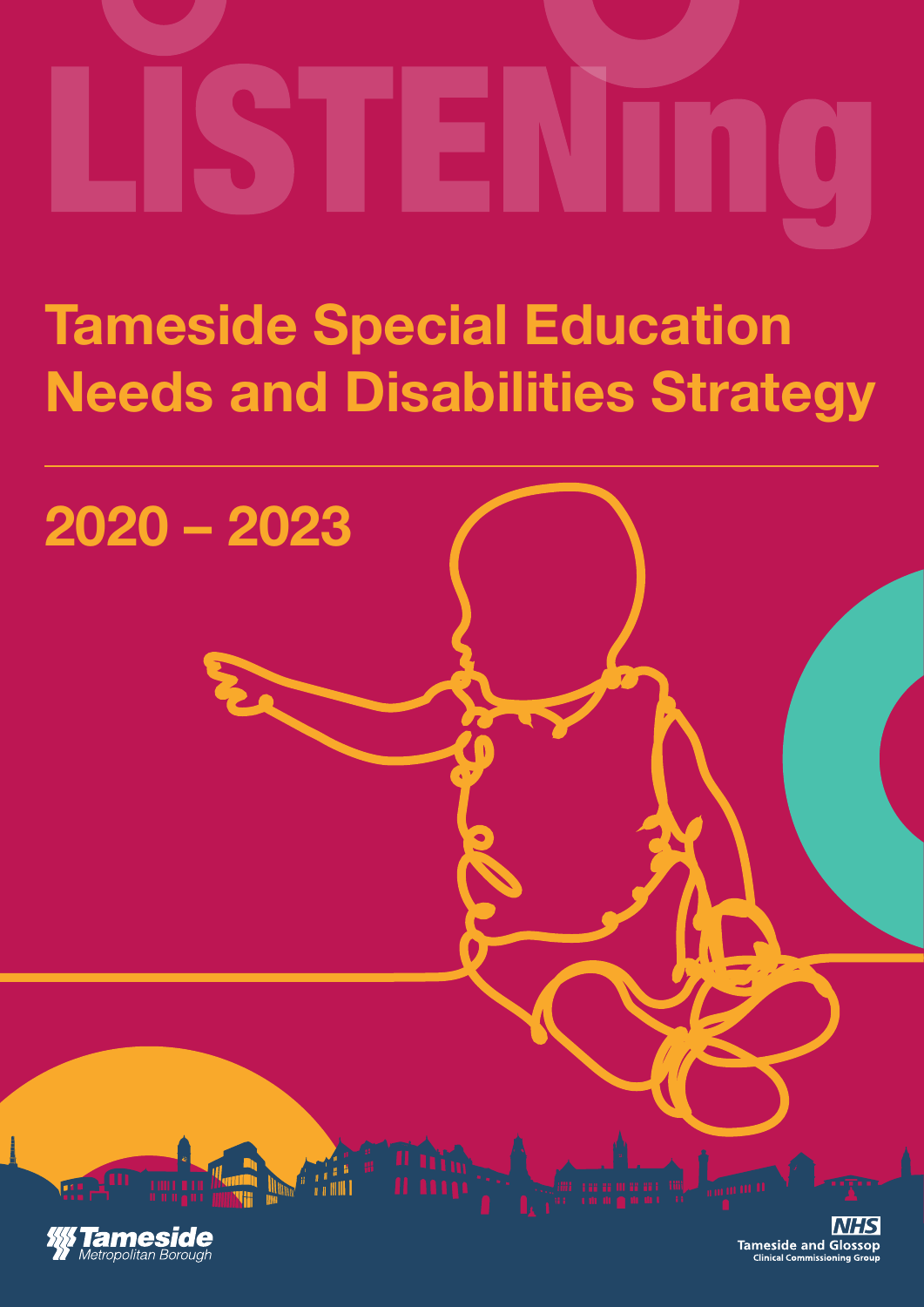## **FOREWORD**

The vision of all partners and services in Tameside, is for every one of the children and young people in the Borough to be safe, healthy, happy, ambitious for their future, and to develop skills for life.

This is a vision for all children, including those with Special Educational Needs and Disability (SEND). We want them all to have the opportunity to be the best they can be, to be happy, and to have choice and control over their support. We are ambitious for every child and young person with Special Educational Needs and/or Disabilities.

We would like to thank the professionals, parents and partners who helped to write this strategy, in particular we would like to thank our friends and colleagues from OKE (Our Kids Eyes) for their invaluable feedback and support.

Leaders in health and care, schools, nurseries and colleges must now continue to work together with young people and their parents or carers to ensure we know what they want us to achieve and the ambitions they hold for themselves. We need to know what the child or young person needs, as early as possible, the best way to meet those needs and the difference we are making.

We are mindful that we are introducing the strategy in what is a very challenging financial context. The demands on our limited resources are great and we must ensure we are both effective and efficient. Our promise to families and young people is that we will always engage honestly with you about how we can meet this challenge. With this strategy we have an opportunity to improve all our services. This is the way we will work with children and young people, and their parents or carers, so they are involved in the decisions so that we provide the right help, at the right time, in the right place to support them to be the best they can be.

2

### **Councillor Leanne Feeley**

Executive Member Lifelong Learning & Skills

**Souncillor Leanne Feeley Dr Christine Ahmed, GP**<br>Executive Member Lifelong Learning & Skills Member & Starting Well Lead<br>Member & Starting Well Lead **Dr Christine Ahmed, GP** Tameside & Glossop CCG Governing Body Member & Starting Well Lead

**THE REAL PROPERTY** 

**THE REAL PROPERTY** 

'nт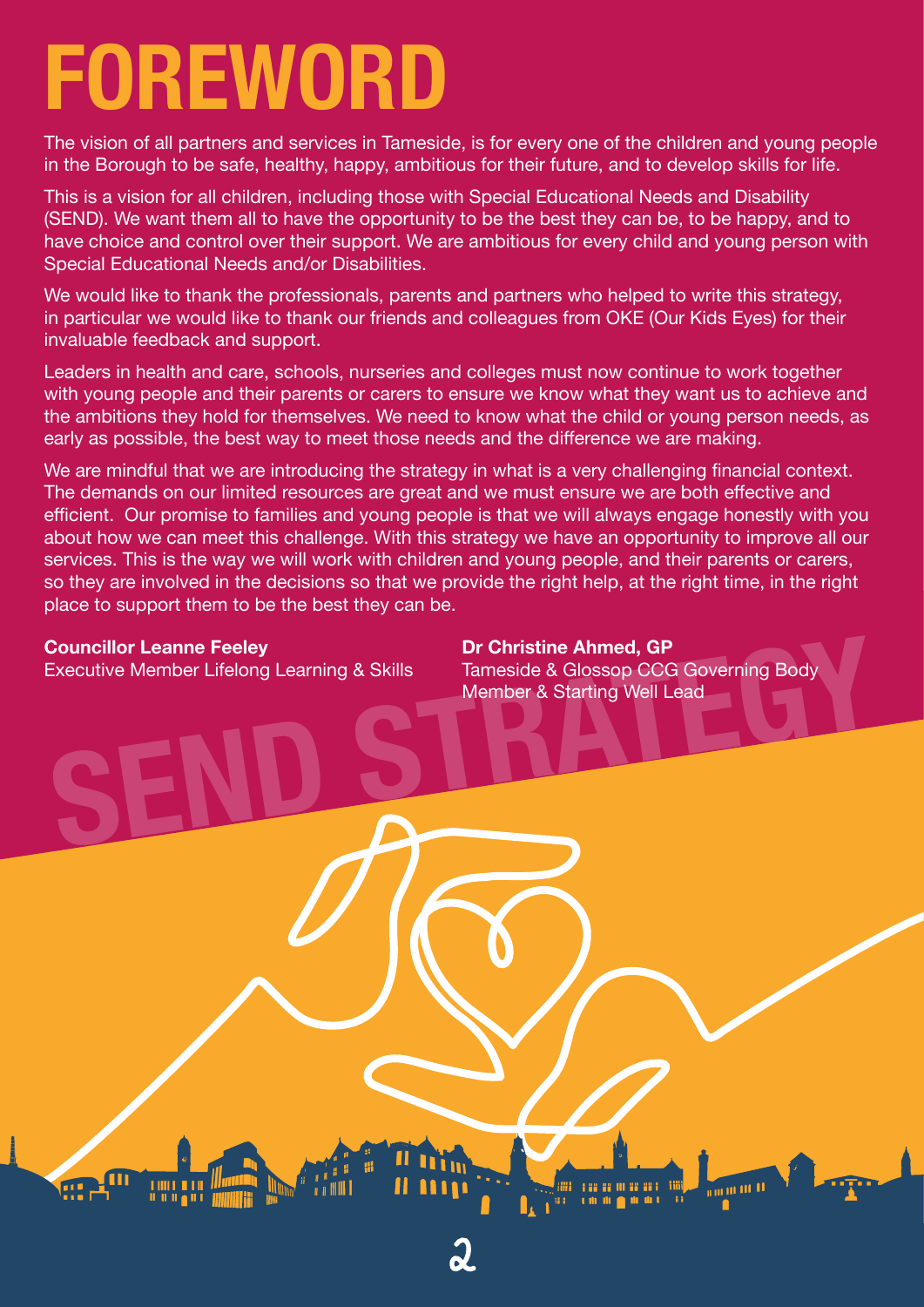# **CONTENTS**

3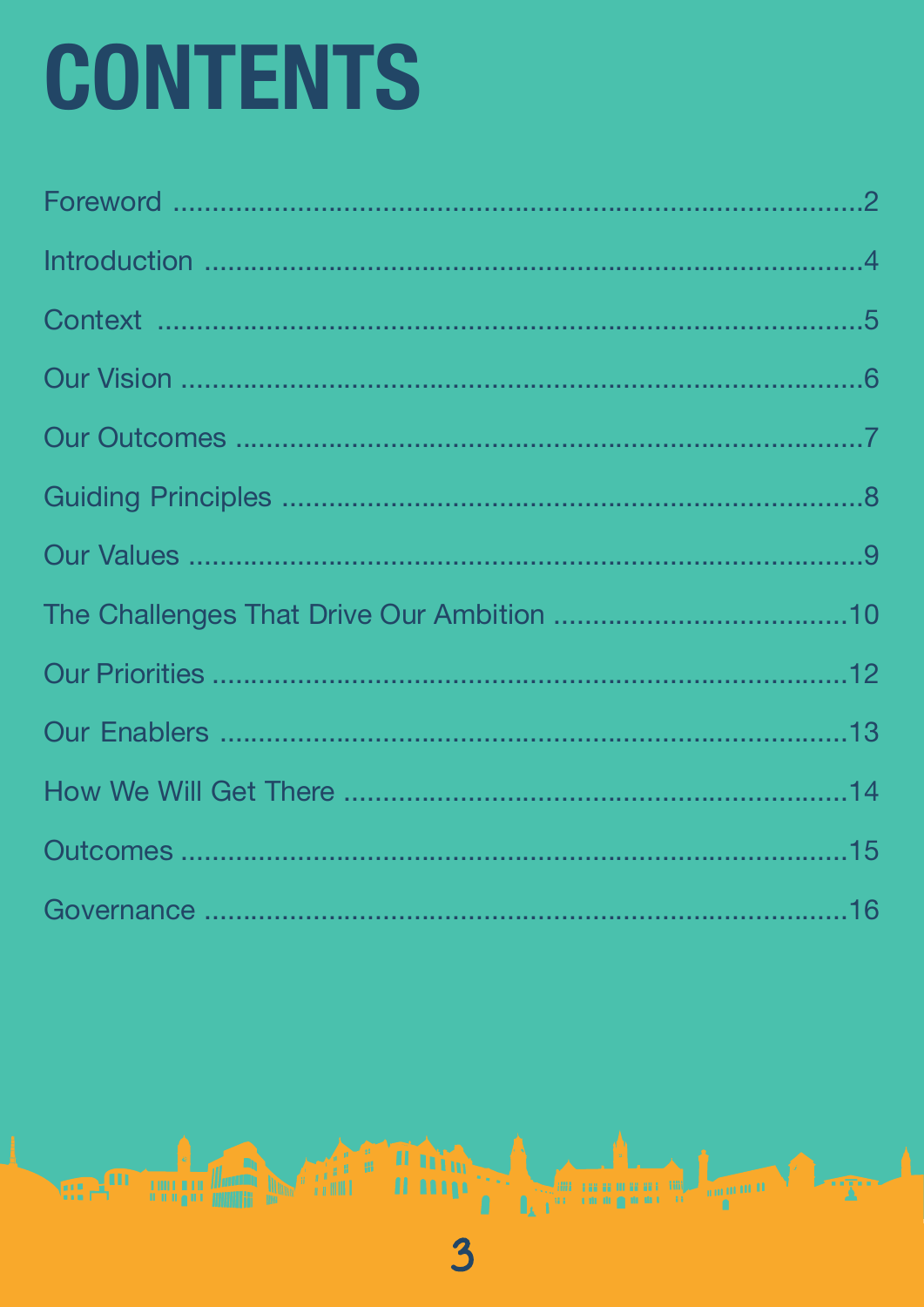## **INTRODUCTION**

We are publishing our new SEND Strategy to ensure that those aged 0-25 with special education needs and/or disability receive the support and provision they need.

The Children and Families Act 2014, clearly sets out roles and responsibilities for the Local Authority and partners, in ensuring that children and young people with SEND are able to achieve their full potential.

The SEND Strategy aligns with our Corporate Plan and should be considered alongside this.

## Componate Plan



4

 $\frac{1}{n}$  m m m H

**I** Les rangens

### **In particular this strategy supports the Corporate Priorities of:**

- Very best start in life
- Aspiration & hope through learning
- Resilient families & supportive networks
- Opportunities for people to fulfil their potential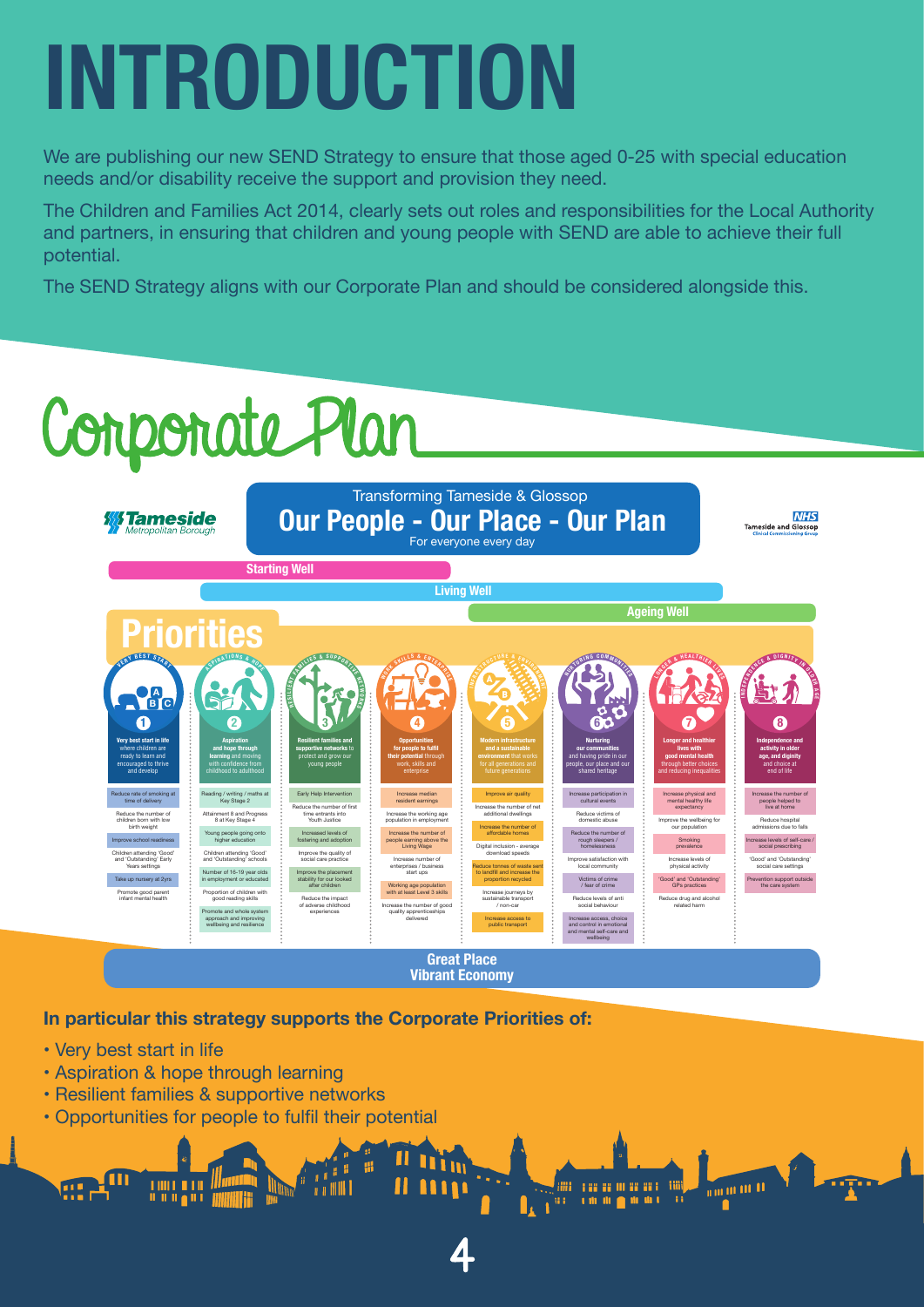## **CONTEXT**

The SEND Code of Practice, under the Children and families Act 2014, required us to implement significant changes to our processes and to the way we work and provide services.

We are required to deliver these services by knowing our children and young people well, by targeting services better and using our resources efficiently

Tameside is the 23rd most deprived local authority in England (out of 317 Local Authority areas), with some areas in the 5% most deprived nationally. There are 54,921 children and young people aged 0-19 (67,400 aged 0-25) in the borough and 1 in 4 live in poverty before housing costs, this rises to 1 in 3 when housing costs are taken into consideration.

We have high aspirations for all our children and young people and want to ensure that we deliver the best outcomes for those with SEND. The aim of this strategy is to turn high aspirations for all of our learners with SEND into a reality. All children and young people grow up to become adults and need to be equipped to live in a diverse and challenging society. Whatever their ability, they need to have the opportunity of employment, to be able to take part in their local community, to assess and take appropriate risks, and to live as independently as possible.

5

**MANUEL 11** 

m

**ANTI DE LA BANCA DE LA BANCA DE LA BANCA DE LA BANCA DE LA BANCA DE LA BANCA DE LA BANCA DE LA BANCA DE LA BA** 

**LAW** 

**at**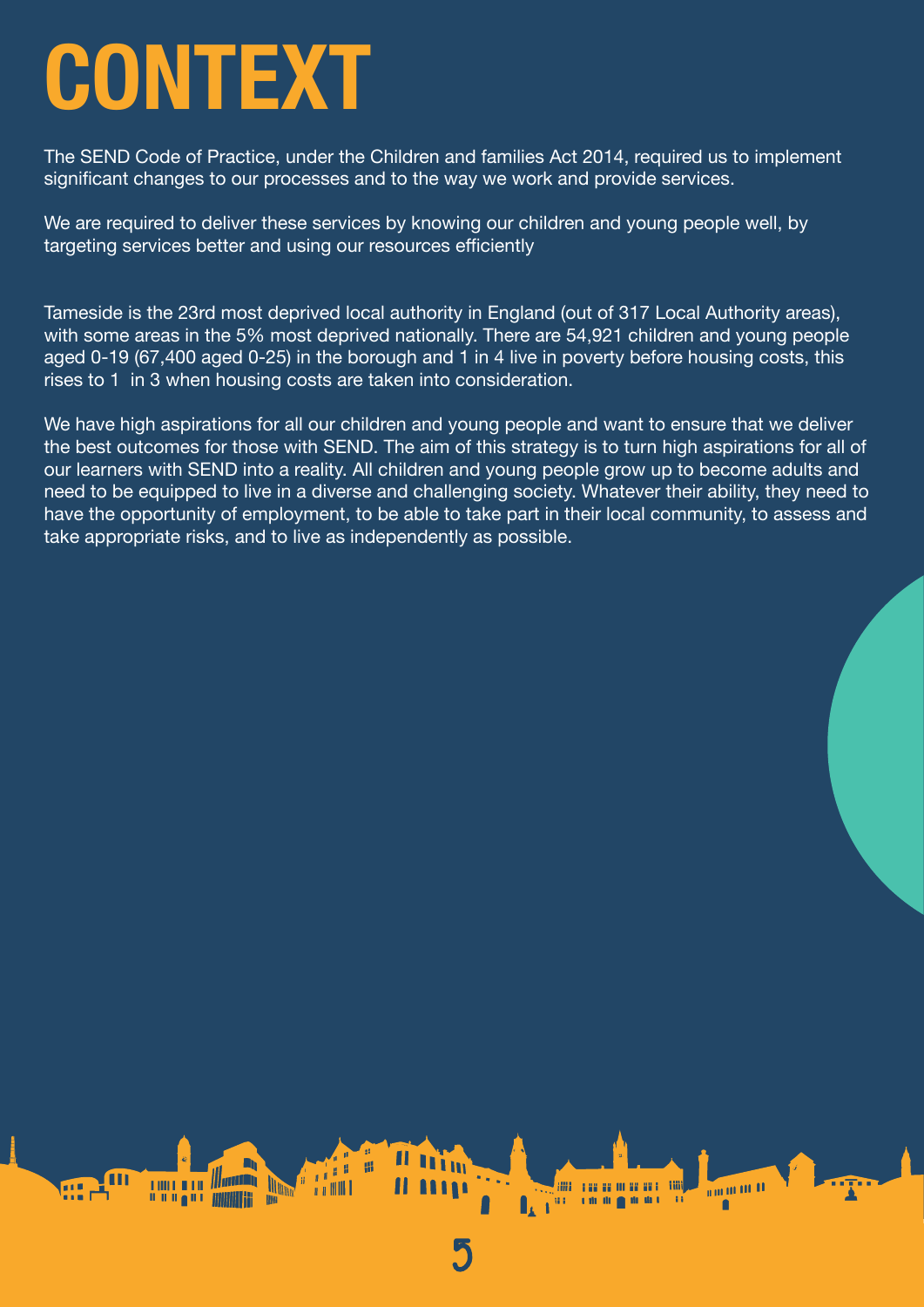## **OUR VISION**

Together, all Tameside partners agreed the guiding principles for developing a successful SEND system. We want children & young people with SEND to have the opportunity to be the best they can be and to have choice and control over their support.

**We want to enable Tameside's children and young people to have better education, health and emotional wellbeing outcomes.**

> **We want to ensure that we provide the right service in the right place, at the right time, supporting children & young people to have a good quality of life, live healthily and to achieve their full potential.**

> **The delivery of good and outstanding education to every one of our resident children is a key priority for Tameside MBC.**

> **This is because together with support in their early years and to parents and through addressing poverty, the future life chances of those who are currently children will in large part be determined by their educational outcomes as a means to reducing inequality.**

**So our focus is not just upon our formal statutory responsibilities, important though those are, but upon providing effective strategic leadership to ensure that all those partners with a role to play are delivering effectively for our children.**

> **A LEADER AND A LOCAL PROPERTY AND INCOME.** 1999 - pagalagan agus agus 1999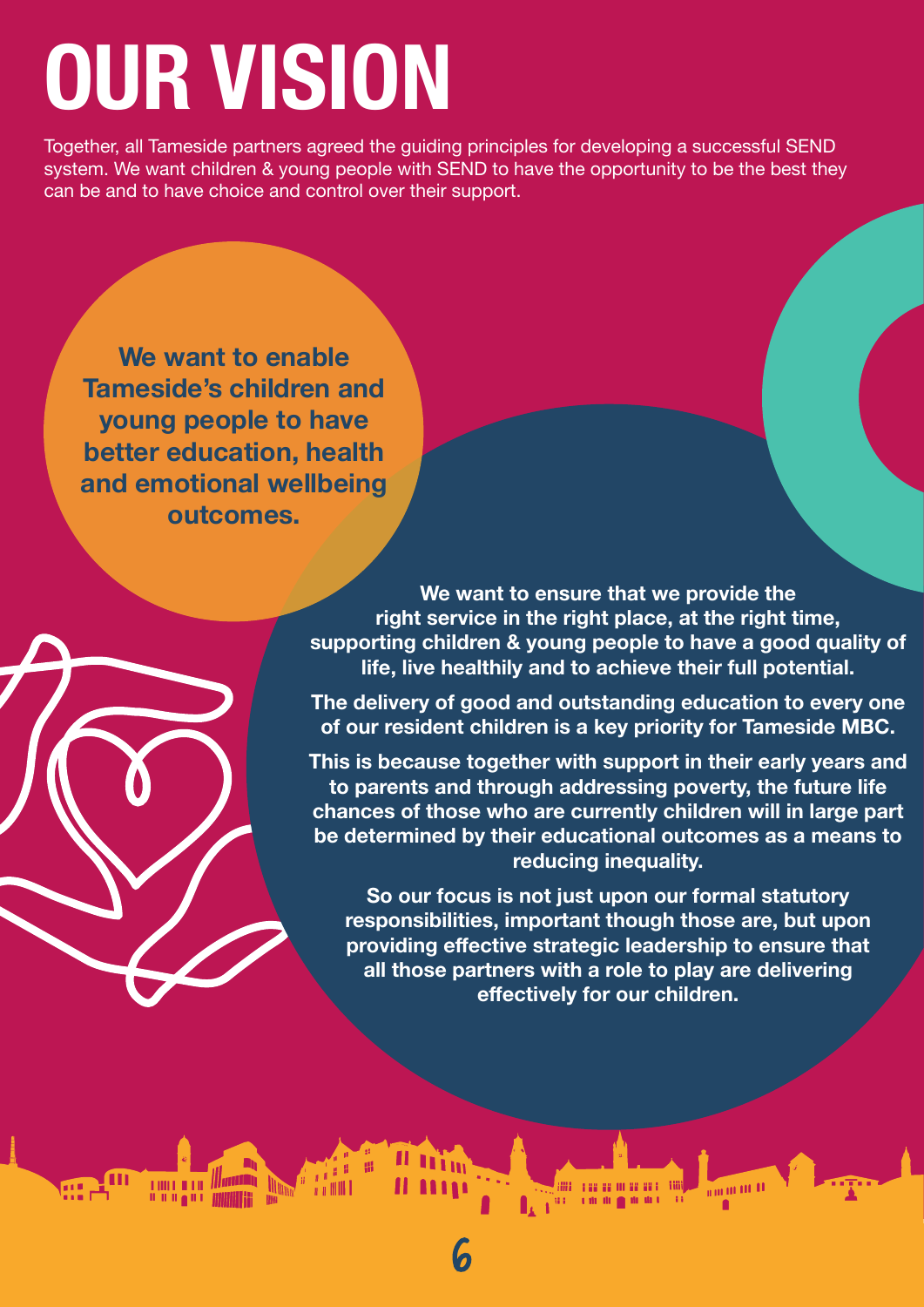## **OUR OUTCOMES**

**We will work to enable our children & young people to feel:**

**3 HAPPY**







**THE REAL PROPERTY AND SUPPORT** 

**fill** 



**Community** 

**and for them to**

n<br>H

7

**De State Comment**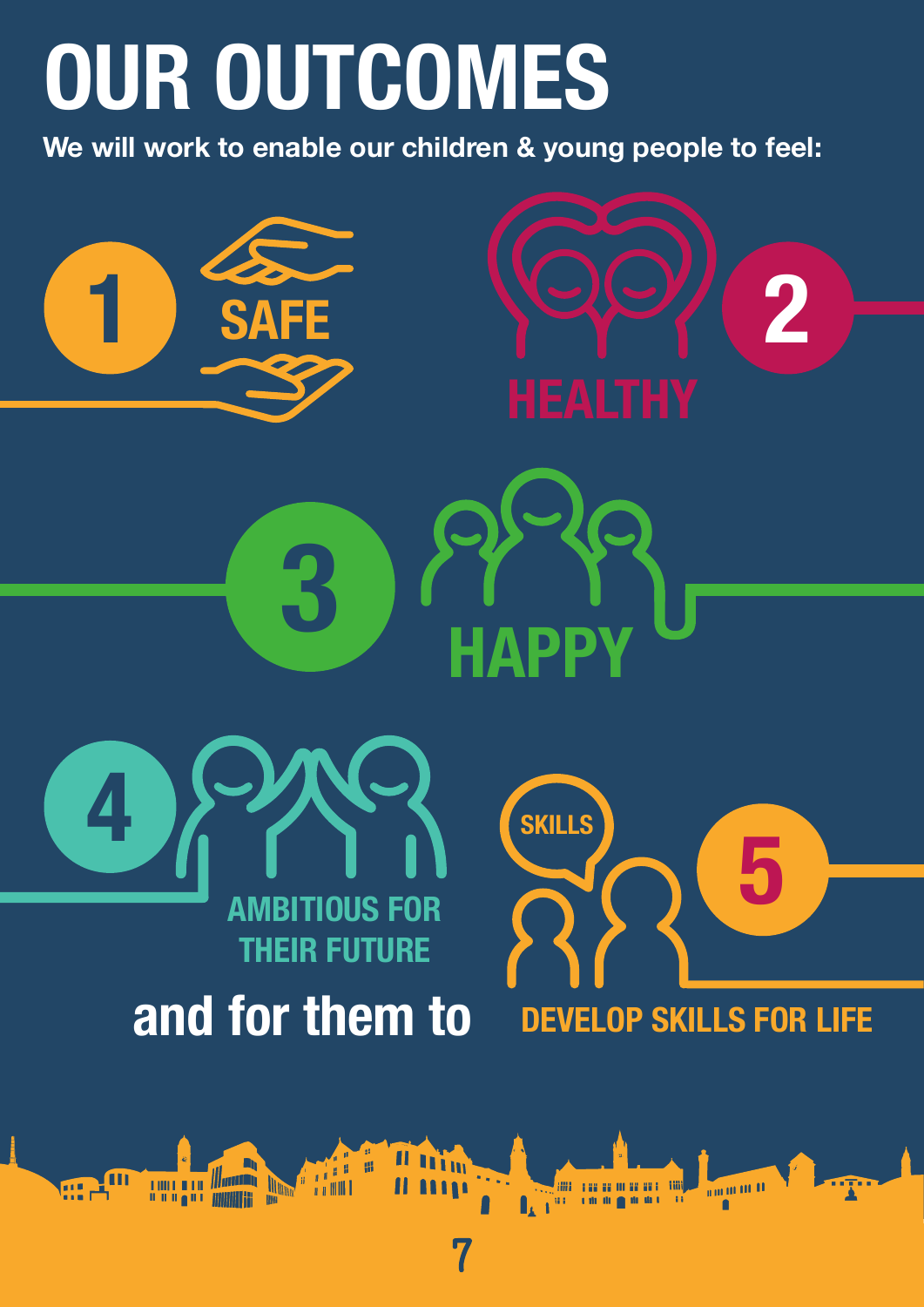## **GUIDING PRINCIPLES**

### **We are committed to the following principles**

### **This will mean we will:**

- Work in a spirit of co-production and partnership with parents and their children and young people with SEND, involving them in all key decisions.
- Work in partnership with partner agencies and schools involving them in all key decisions guided by our LISTENing framework.
- Have the highest expectations for children and young people with SEND, ensuring that they are fully included in all educational settings and that their needs are met by high performing local schools.
- Maintain a commitment to Tameside's maintained schools and academies, promoting and championing strong leadership and inclusive practice for children and young people with SEND across all phases, mainstream and special.
- Ensure a rigorous focus on the preparation for adulthood outcomes and life after school.
- Ensure that resources are fairly and consistently allocated according to needs.

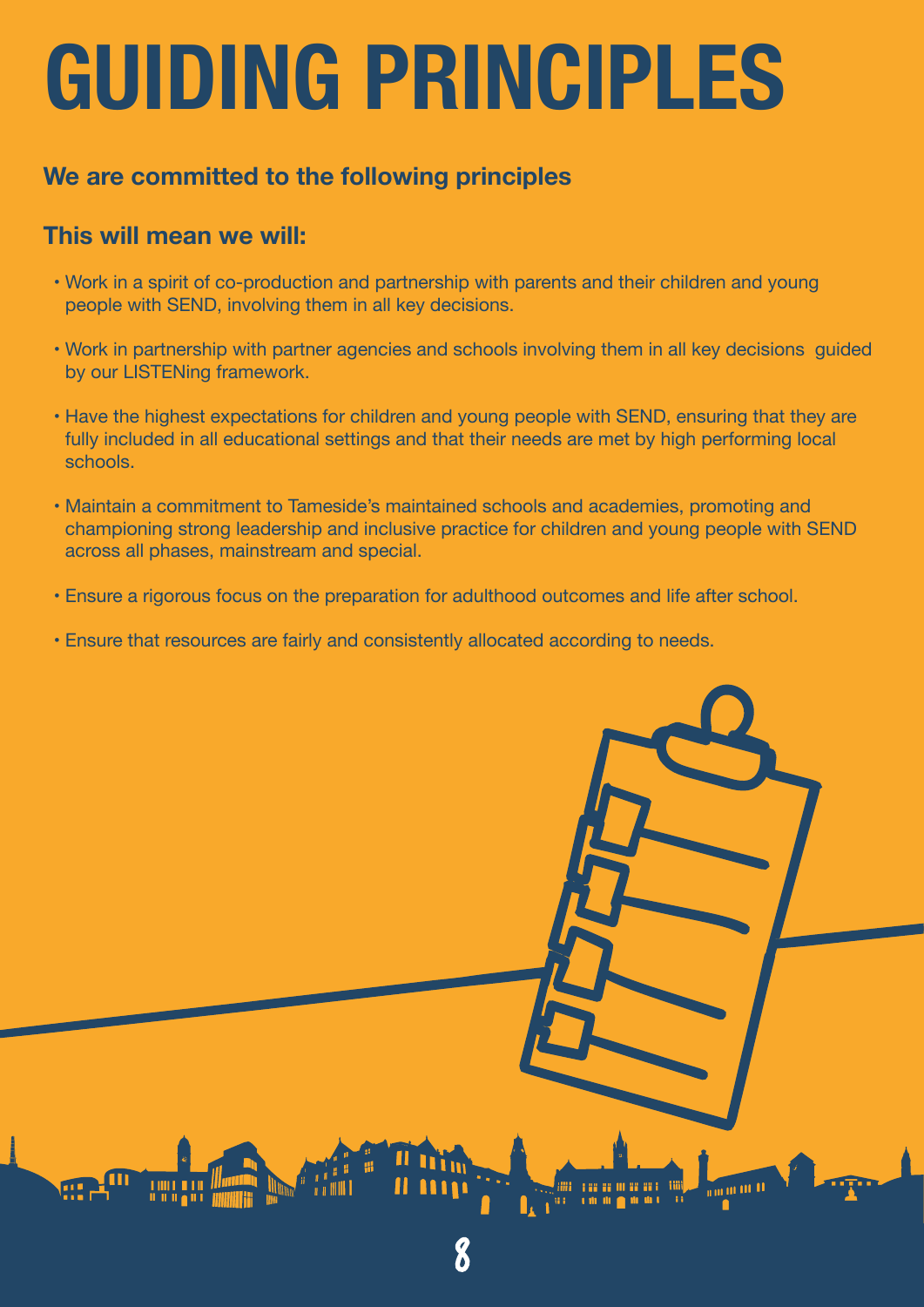## **OUR VALUES**

- We believe that all young people with SEND have the right to lead a normal life and to be part of their community.
- We believe that every child has the right to attend a good local school and that all children should be able to attend a mainstream school unless there is an overwhelming reason why this cannot happen.
- We believe that every child and young person has a right to have their health, social care and education needs met within their local community.
- We will enable the views and wishes of children and young people with SEND and their parents to be heard, and we will work with them to ensure that they have confidence in local providers to meet their children's needs.
- We expect every early years setting, maintained school or academy, further educational college and training provider to make, at least, good provision for children and young people with SEND.
- We expect that every young person will make good progress in their education and development; - that they transition smoothly into the next stage of their education and;
	- that they are helped to secure independent living and opportunities for employment as far as possible.
- As an inclusive authority, we do not undervalue our specialist education provision. It is an essential and valued component of our Borough's education system; we will continue to work in partnership with our specialist providers to ensure they provide excellent services for those pupils who are unable to attend mainstream schools.

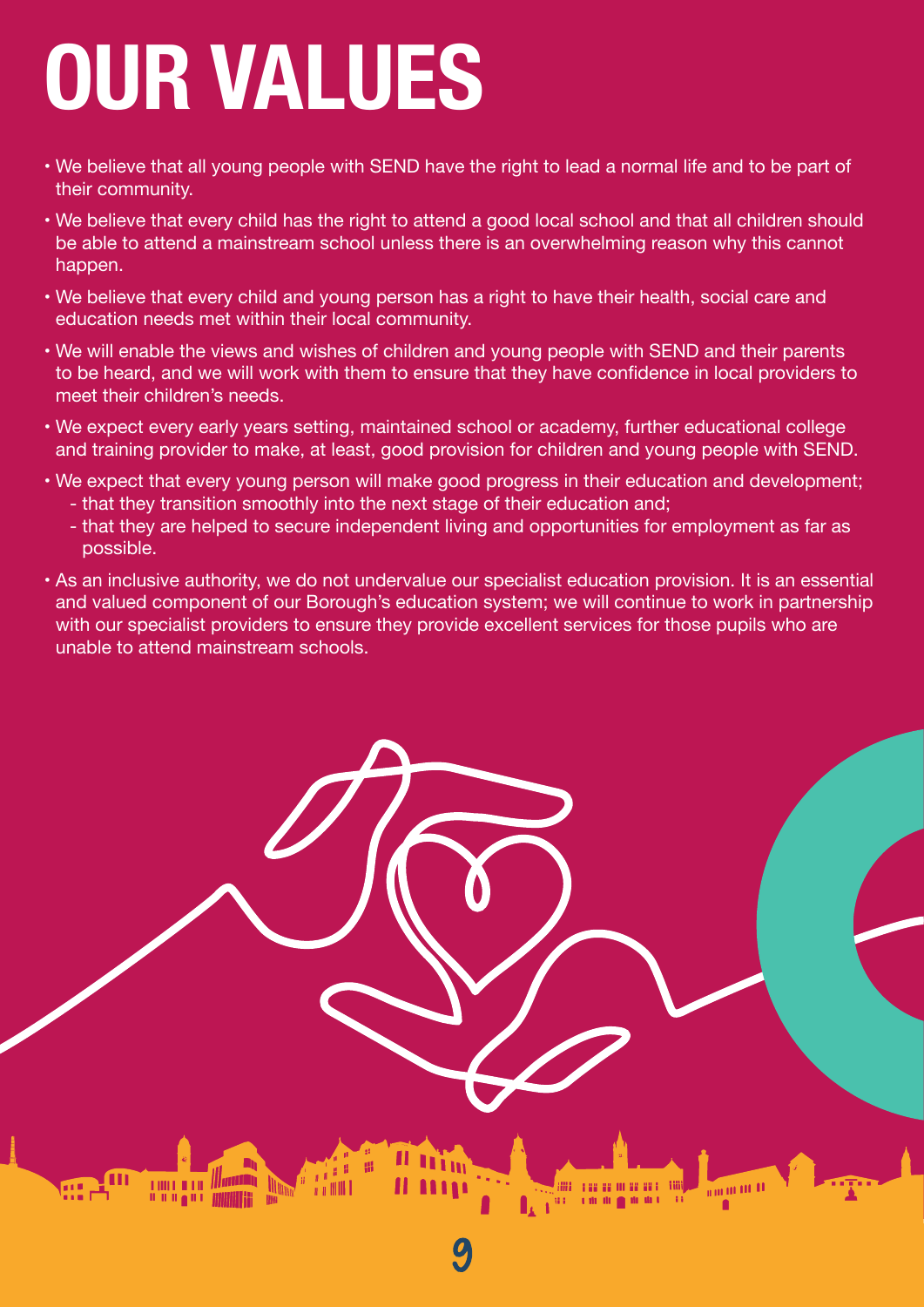## **THE CHALLENGES THAT DRIVE OUR AMBITION**

Tameside maintains core statutory responsibilities for SEND and vulnerable pupils which can only be effectively delivered within a wider, whole systems, approach to inclusion within which children's needs are identified early, high quality support is available and schools all see it as their responsibility to meet the needs of children with additional needs. There are significant financial pressures already upon the High Needs Block of the Direct Schools Grant, and an effective inclusion strategy will be key to keeping these under control.

### **JOINT STRATEGIC NEEDS ASSESSMENT**

Our Joint Strategic Needs Assessment (JSNA) looks at the current and future health and care needs of our population to inform and guide the planning and commissioning (buying) of health, well-being and social care services within Tameside.

The JSNA:

 • Is concerned with wider social factors that have an impact on people's health and wellbeing, such as housing, poverty and employment.

10

**MANUFACTURE 11** 

ana a sa sa masa sa a tini

**All and the Community of the Community of Community Community Community Community** 

- Looks at the health of the population, with a focus on behaviours which affect health such as smoking, diet and exercise.
- Provides a common view of health and care needs for the local community.
- Identifies health inequalities.

ſШ

• Provides evidence of effectiveness for different health and care interventions.

**Altar Adam** 

**A** A MILL

- Documents current service provision.
- Identifies gaps in health and care services, documenting unmet needs.

Our JSNA has six key recommendations as follows:-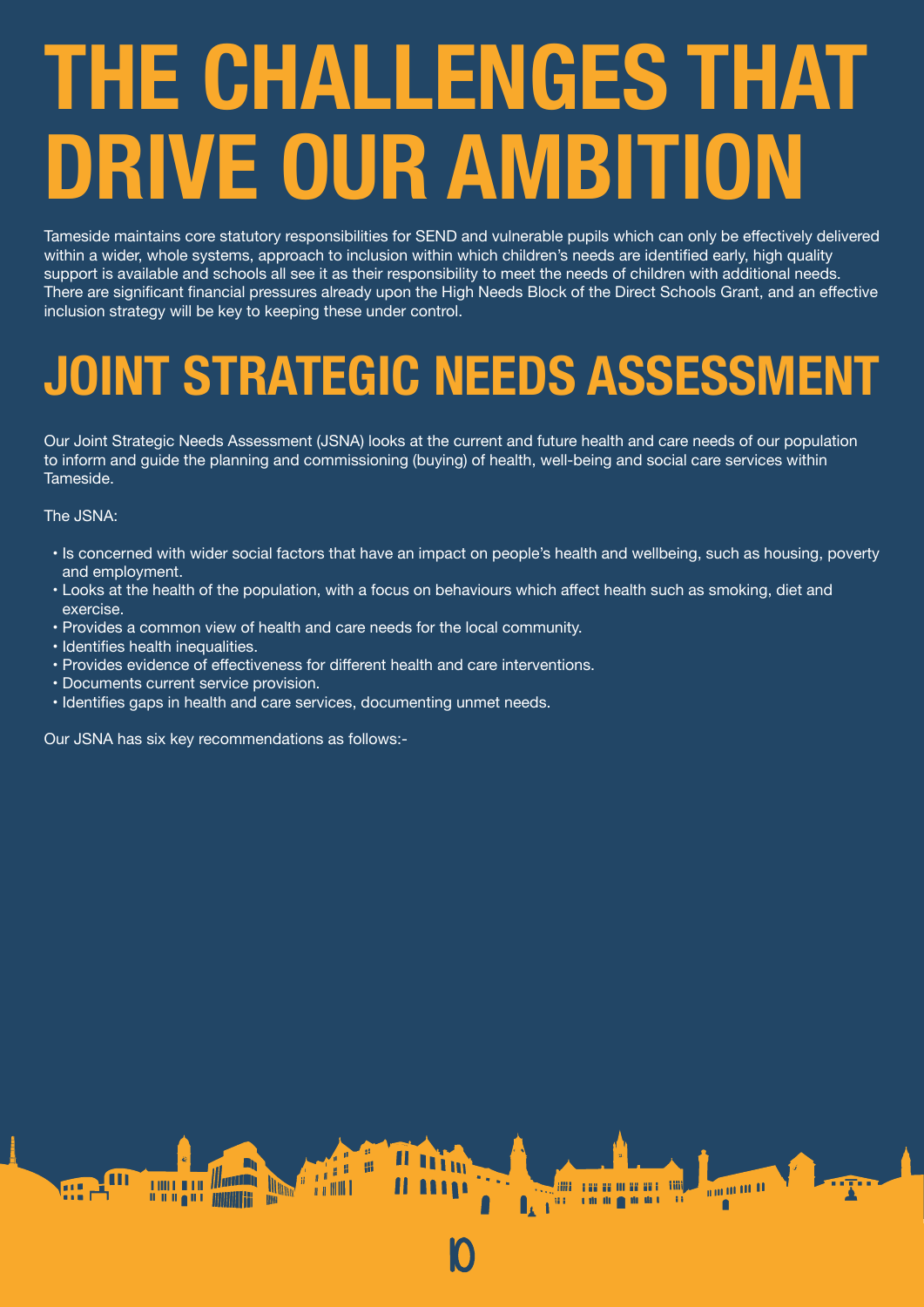## **JSNA RECOMMENDATIONS**

### **Continue to improve the identification of children and young people with SEND across the system**

Although much improved, identification of children and young people with SEND across the system needs to improve further. Commissioners should ensure that systems used by services across the health, social care and education system enable the identification of those with SEND at the earliest opportunity to enable the monitoring of support and outcomes for this population group

### **Continue to improve the monitoring of outcomes for those with SEND**

Although much improved, the continued development of a holistic set of outcome measures for those with SEND at an individual and population level, covering health and social outcomes in addition to educational outcomes would further improve understanding of the needs of this population group. These should be developed collaboratively with partners and include benchmarking where this is feasible.

### **Continue to improve the monitoring of children and young people during transition to adulthood**

While information exists on educational outcomes, further work is required to strengthen information collected on young people with SEND after they leave the school system, limiting the ability to measure success in preparing those with SEND for adulthood.

### **Ensure commissioning plans reflect the needs of the local population**

Ensure that the information in this needs assessment - including the increasing number of children with the most complex needs, the demographics and the most common primary needs - underpins commissioning of services, such as educational psychology services

### **Continue to improving educational Outcomes for SEND children and Young people**

Continue to review Fixed Term Exclusion policies and practice to ensure schools are supported to gain EHCPs for behaviour (SEMH) where this would best support the child or young person. Continue to review SEND support at key transition points in educational phases – reception intake, KS1 to KS2, secondary transfer, Post 16, and transition to adulthood to ensure needs are continually met.

### **Incorporate the 'Voice of the Child' across the whole SEND system**

出

ni a Willi

**The Second Second** 

Continue to embed a meaningful approach to co-produce the SEND process, support and services with children and young people with SEND and their families across health, education and social care

 $||$ 

 $\frac{1}{2}$  and 10 and 11

**ANTI LEE EE OO EE EE L'ANN**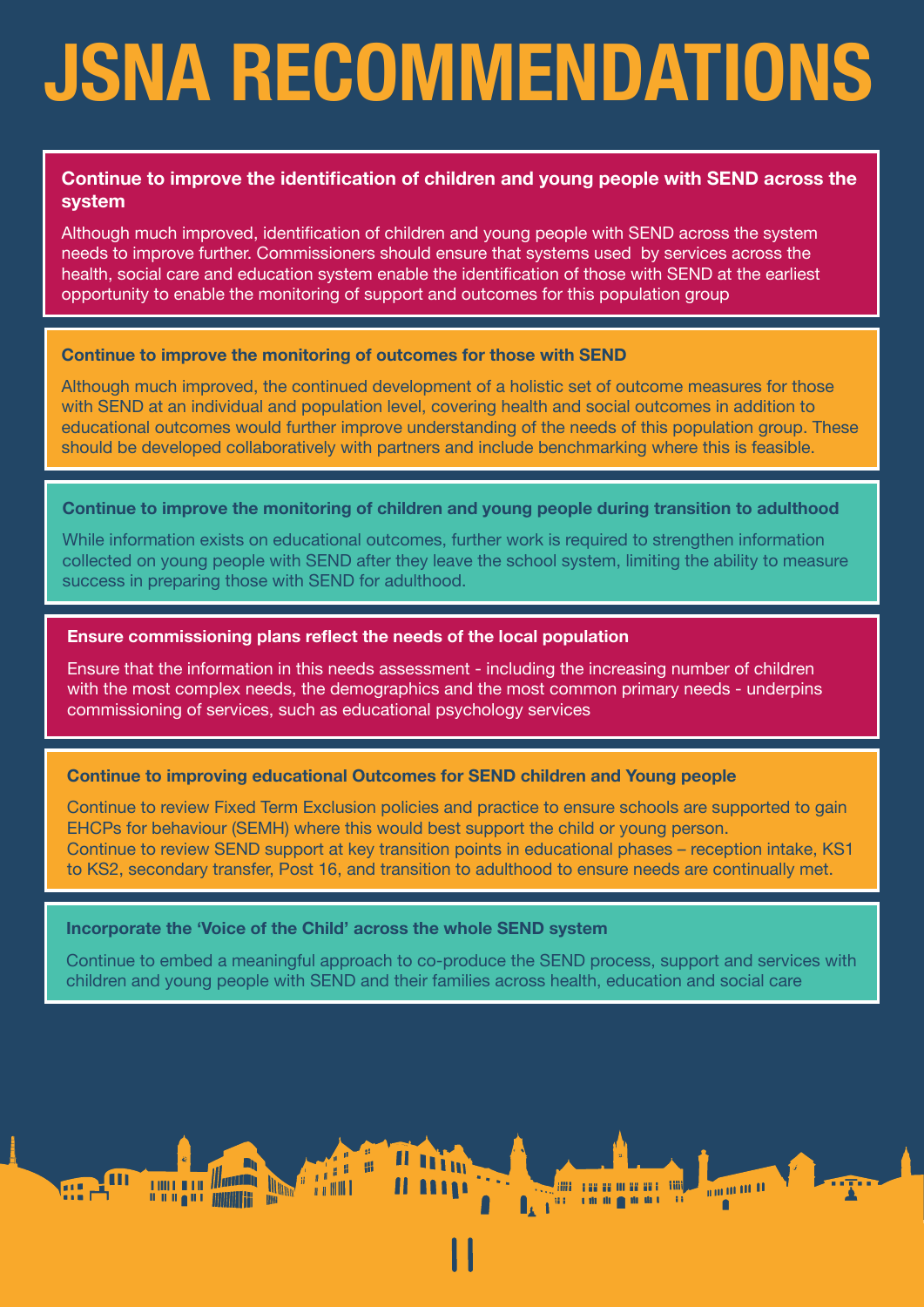## **OUR PRIORITIES**

Based on what our JSNA tells us and in partnership with parent-carers, young people and partners across education, care and health we have developed 4 Headline Strategic Priorities:

- 1. **INCREASING & IMPROVING INCLUSION** of children and young people in mainstream settings ensuring appropriate preparation for adulthood.
- 2. **INCREASING CONFIDENCE** of parents and carers in services and systems across all of the partners in Tameside ensuring appropriate preparation for adulthood.
- 3. **INVOLVING CHILDREN & YOUNG PEOPLE** who have SEND and their families, in decisions about their future and in the shaping, accountability, quality and delivery of services ensuring appropriate preparation for adulthood.
- 4. **IMPROVING ACCURACY & TIMELINESS** with which we identify and assess children's and young people's needs including ensuring appropriate preparation for adulthood.

12

 $\frac{1}{2}$  and  $\frac{1}{2}$  and  $\frac{1}{2}$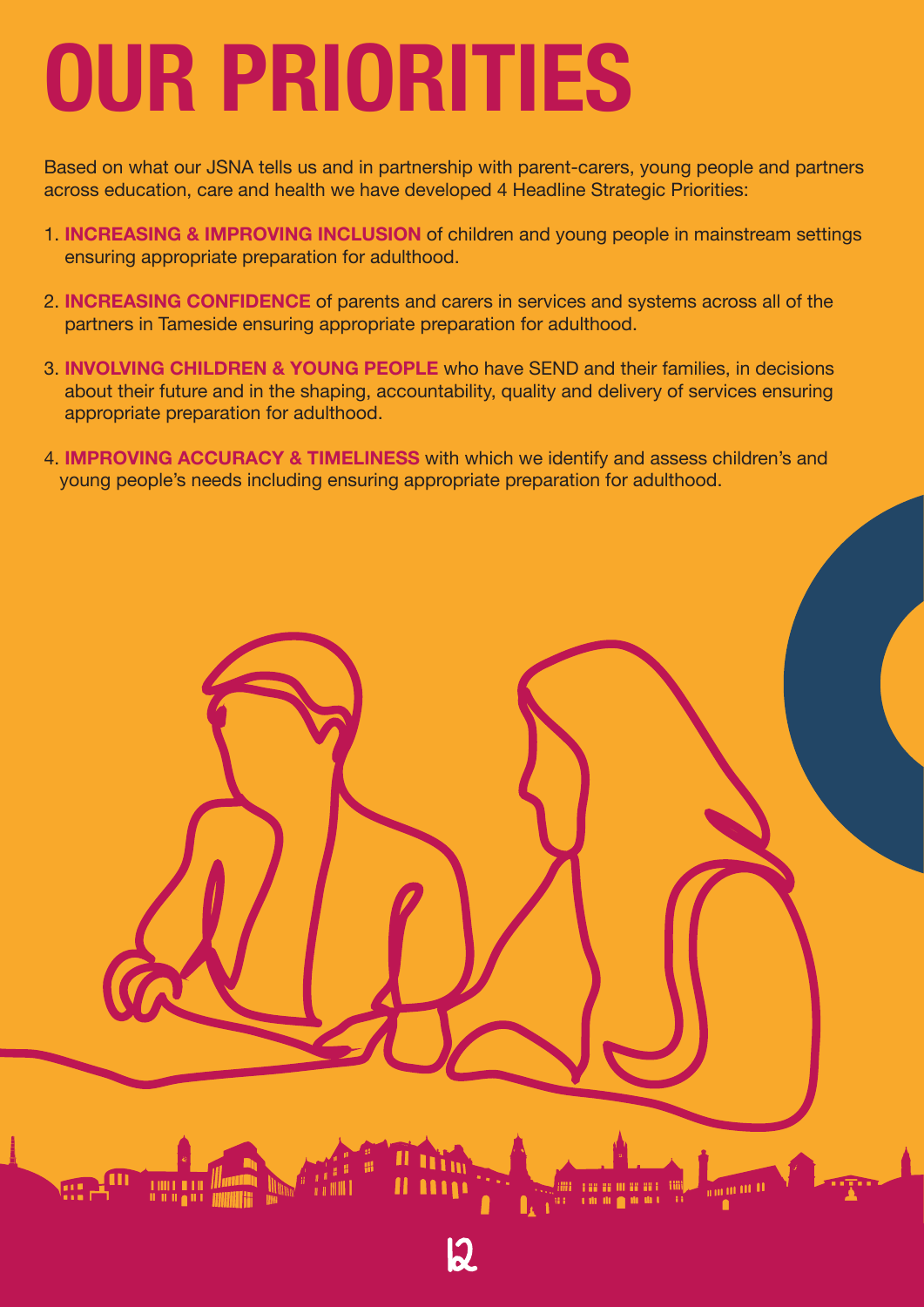## **OUR ENABLERS**

In order to achieve our strategic headline priorities we will require the following to act as enablers:

- 1. **Neighbourhood Working** to provide a collaborative approach to delivering local services and joined up support for people locally.
- 2. **Co-production** to understand the needs of the SEND community and engage them closely in the design and delivery of services.
- 3. **Resources** to consider all available means of resources.
- 4. **Robust Performance Management data** to measure outcomes and progress.

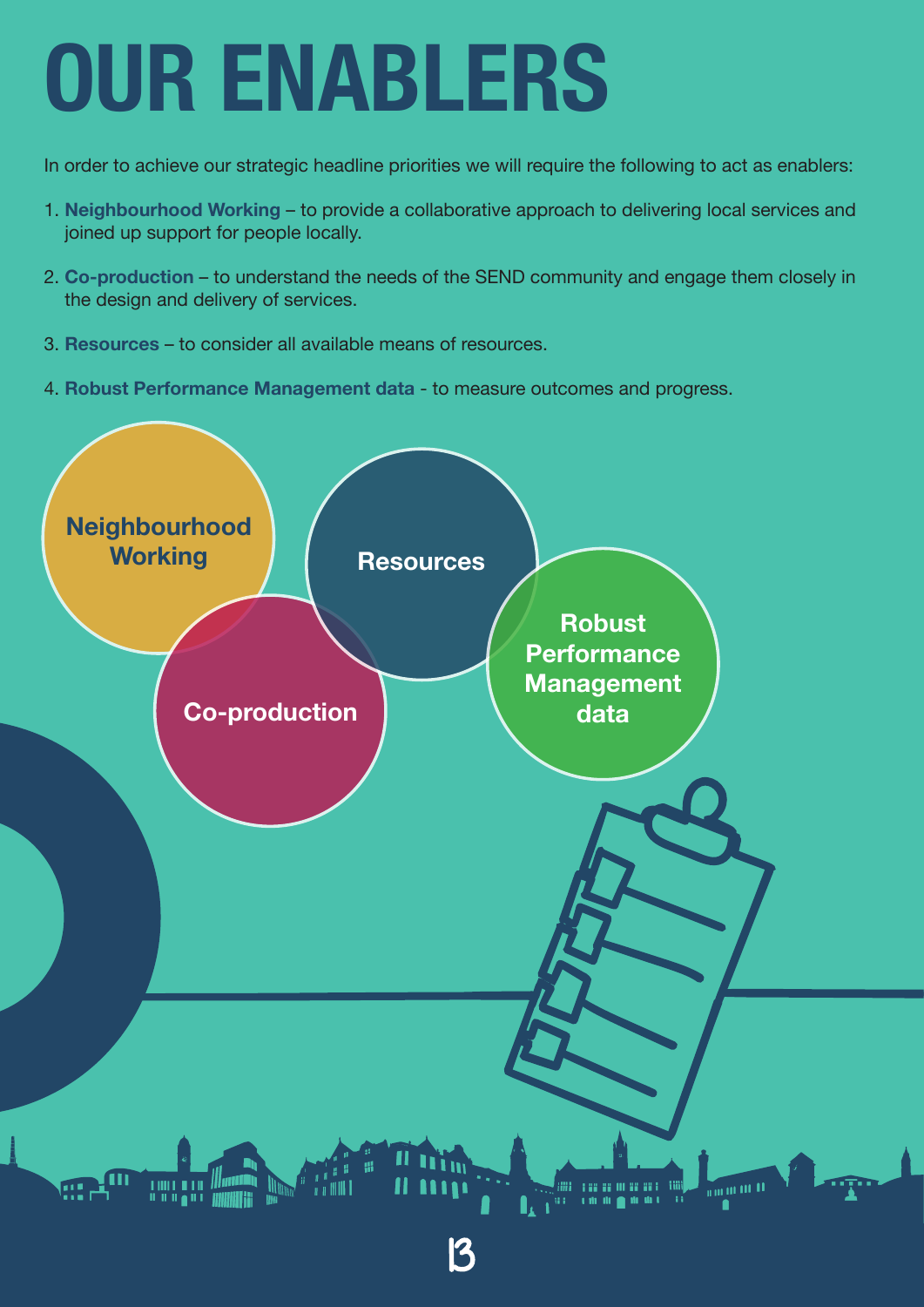## **HOW WILL WE GET THERE**

We have developed Improvement & Development Action Plans for each of our Headline Priorities that help us plan & understand what we need to do to get there.

We will JOINTLY COMMISSION the most appropriate services to meet the needs of children and young people in Tameside who have SEND and their families ensuring we have better co-ordination of services and more joint working across all partners in the borough.

Our Joint Commissioning Strategy outlines our approach and what our Joint Commissioning Intentions are and our Joint Commissioning Improvement, Development & Action Plan will be responsible for ensuring delivery of our commissioning intentions.

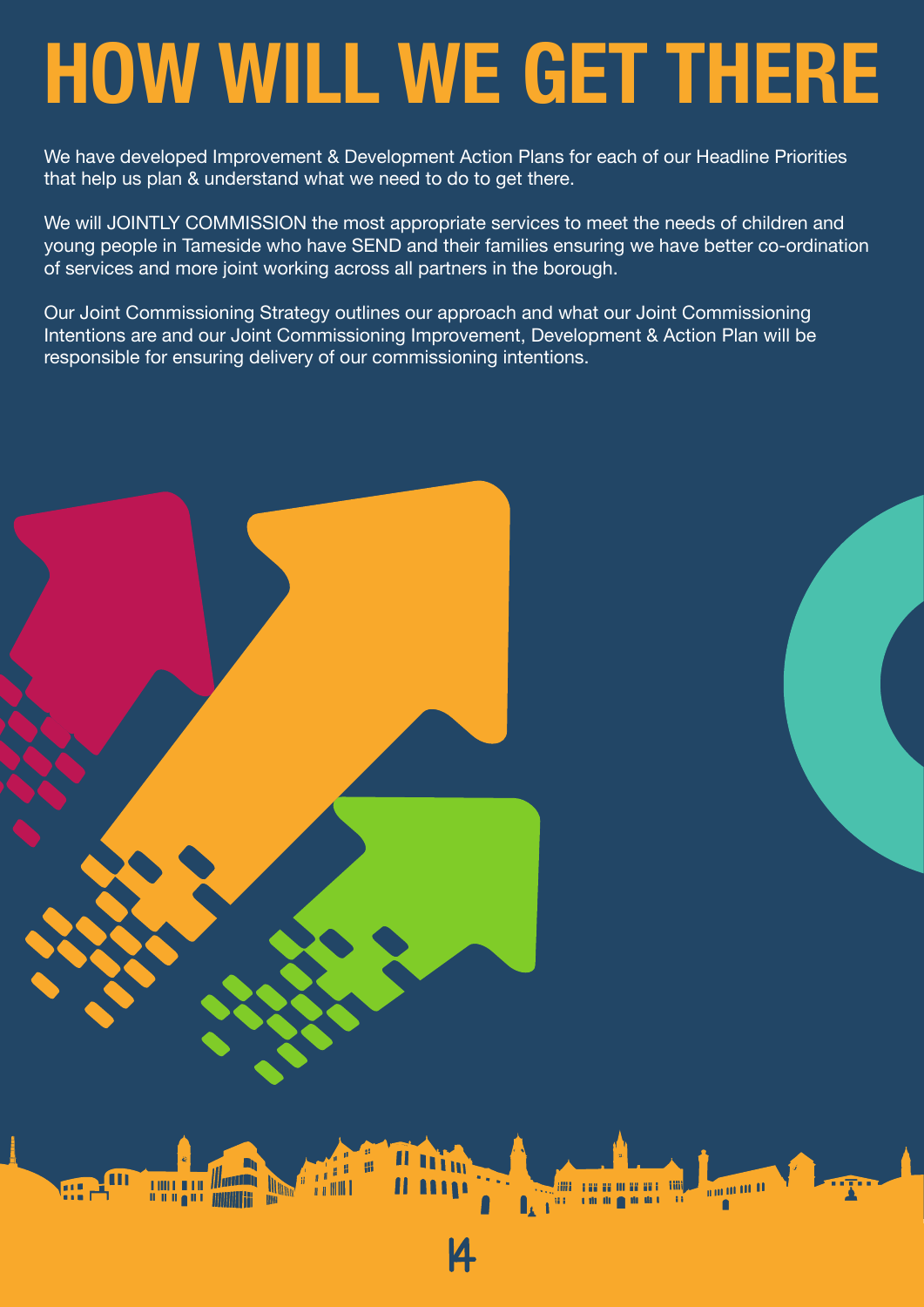## **OUTCOMES**

Our SEND strategy sets out a clear direction for the future.

Our outcomes framework aligned to our 4 headline priorities ensures we understand where we are on our journey to achieving our vision. We will use this to tell us what impact our actions are having on our SEND Community.

We also want our families, children and young people to report a positive experience of our SEND systems and support, feel empowered and confident to engage and to make decisions.

The Local Authority and its partners will deliver on these outcomes by monitoring the progress and outcomes of every child and young person to ensure they do their best and achieve well. We will find better ways to understand:

- **Aspirations** What the child or young person wants to achieve.
- **Identification** What the child or young person needs, as early as possible.
- **Assessment & meeting the needs** The best way to meet those needs and
- **Outcomes** The difference we are making.

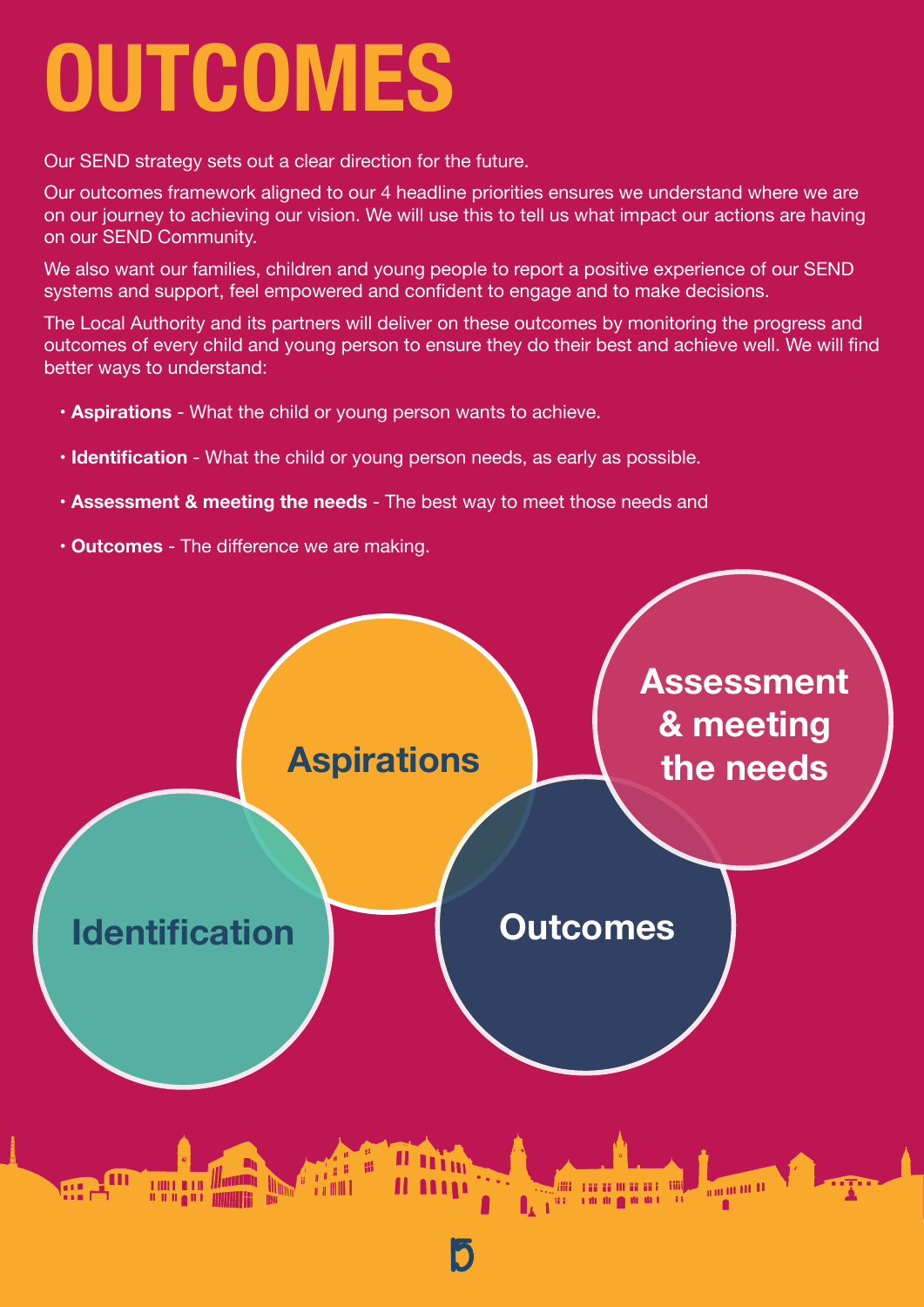## **GOVERNANCE STRUCTURE**